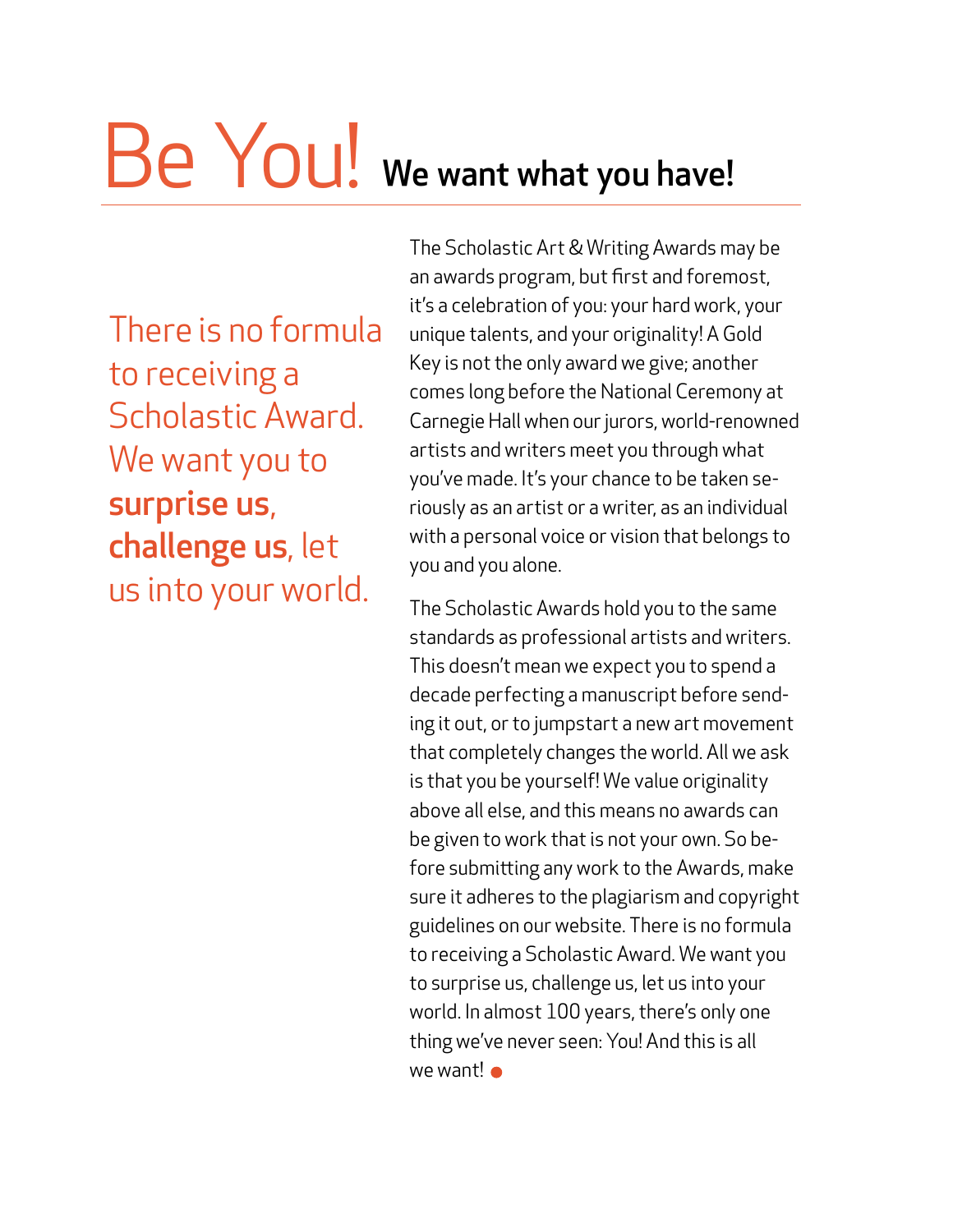

# **A GUIDE TO COPYRIGHT & PLAGIARISM**

Work that is submitted to the Scholastic Art & Writing Awards must not be plagiarized or violate copyright laws. If a submitted work is plagiarized and/or violates copyright law, the work will be disqualified from the Scholastic Awards.

To avoid this from happening, please review these guidelines for submitting your work.

### **PLAGIARISM IS DIFFERENT FROM A COPYRIGHT VIOLATION**

**PLAGIARISM** is an *ethical* violation. Plagiarism is failing to cite sources and engaging in the act of passing someone else's work or ideas off as one's own.

• If you take another person's words, materials, images, etc. without citing them (i.e. if you pass someone else's work off as your own), the work is plagiarized. This applies even if you have only copied a part, rather than the whole, of another's work.

A **COPYRIGHT** is a property right. Copyright is a form of legal protection prohibiting others from copying one's creative work without permission.

- Just as someone owns a car and another person may not steal it, an artist or writer owns the rights to the creative expression of his/her own original work and another person may not steal it by copying it without permission.
- Copyrights to a work arise as soon as the work is fixed to a tangible form. For example, an idea for a painting is not protected until the idea is actually expressed on a canvas or in another tangible form.

**Submissions that contain plagiarism and/or copyright violations should not be submitted to the scholastic awards.**

### **HOW DO I KNOW IF MY WORK IS IN VIOLATION OF COPYRIGHT LAWS?**

Most modern pieces of art and writing are protected by copyright law. Copying a protected work without permission is a copyright violation, even if the source has been cited in your submission.

If there is no exact or literal copying, but the average person may notice substantial similarities between the submitted work and the protected work, it is possible that you are still violating copyright laws.

### **What if the original work is in the public domain—do copyright rules still apply?**

Works in the **Public Domain** are those that have expired copyrights or that cannot be protected by copyright law.

• There is a common misconception that if a work is online, then it is in the Public Domain. However, this is NOT true. **Just because a work is on the Internet does not mean that it is in the Public Domain.** In fact, most images, songs, essays, poems, etc. on the Internet are copyright protected.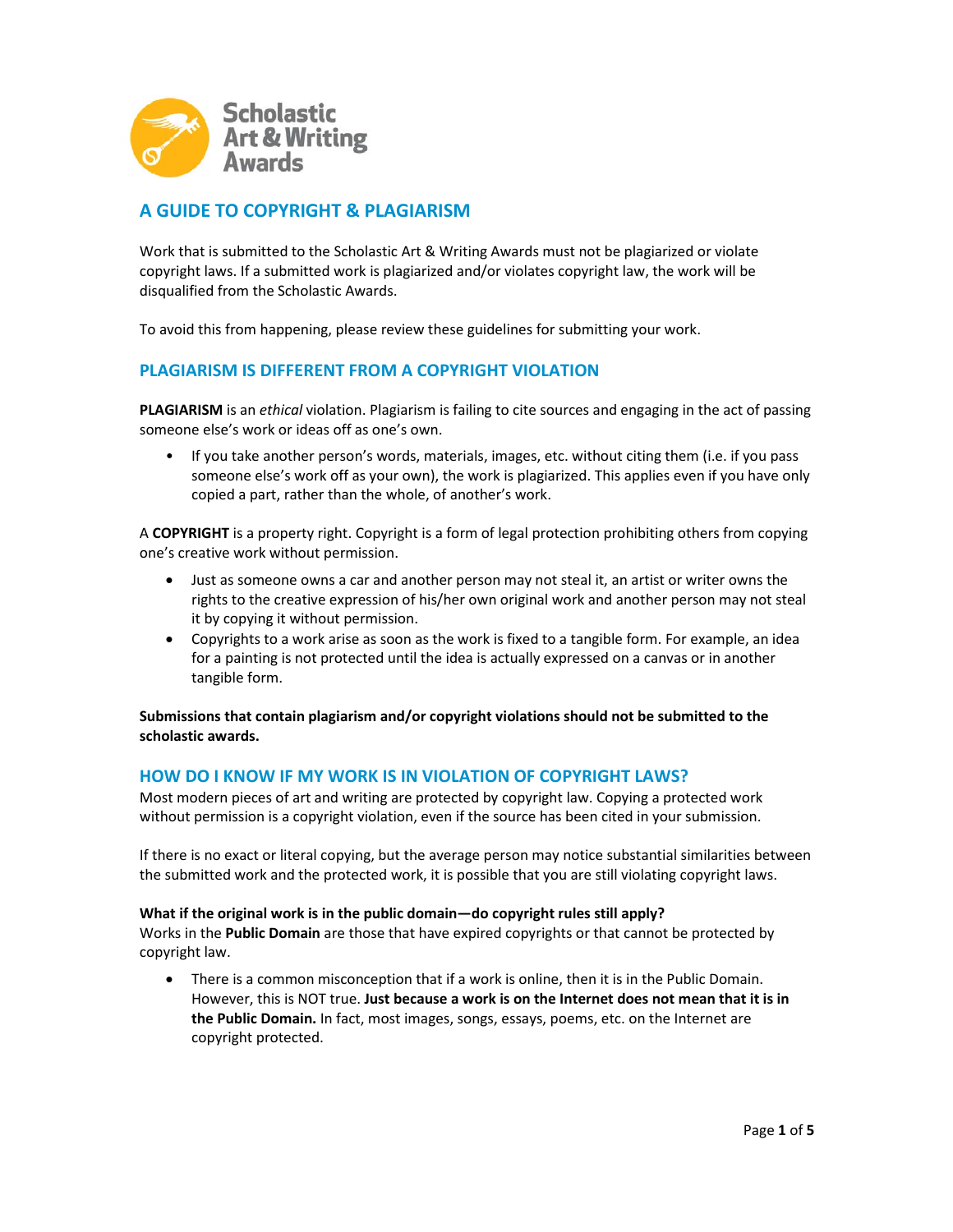

### **SUBSTANTIAL SIMILARITY**

- Copying a protected work without permission is a copyright violation, unless it qualifies under the Fair Use doctrine.
- If the copying is excessive that is, a large portion of the original is copied without justification it may not be considered Fair Use.
- If there is no exact or "literal" copying, but the average person may notice "substantial similarities" between the submitted work and the protected work, it is possible that you are still violating copyright laws.

### **FAIR USE**

In its most general sense, a **fair use** is any copying of copyrighted material done for a limited and transformative purpose, such as to comment upon, criticize, or parody a copyrighted work. Such uses can be done without permission from the copyright owner.

### **TRANSFORMATIVE WORKS**

A new work that adds value, substantially changes, comments on, or gives a new expression or meaning to the copyrighted material. Transformative works may qualify as Fair Use.

### **IS THE WORK TRANSFORMATIVE?**

- If the submission uses the copyrighted work as raw material and transforms the original work by bringing new insights and understandings to the piece, it may be considered Fair Use.
- Changing the medium for example, creating a painting based on a copyrighted photo does not make the submission "transformative."
	- $\circ$  Making substantial changes to the original work could be transformative does it add something new or alter the message? For example, is it a parody, mimicking the original?

While properly citing work sources shows good faith, simply attributing a work to its author will not protect you when reproducing or sampling works.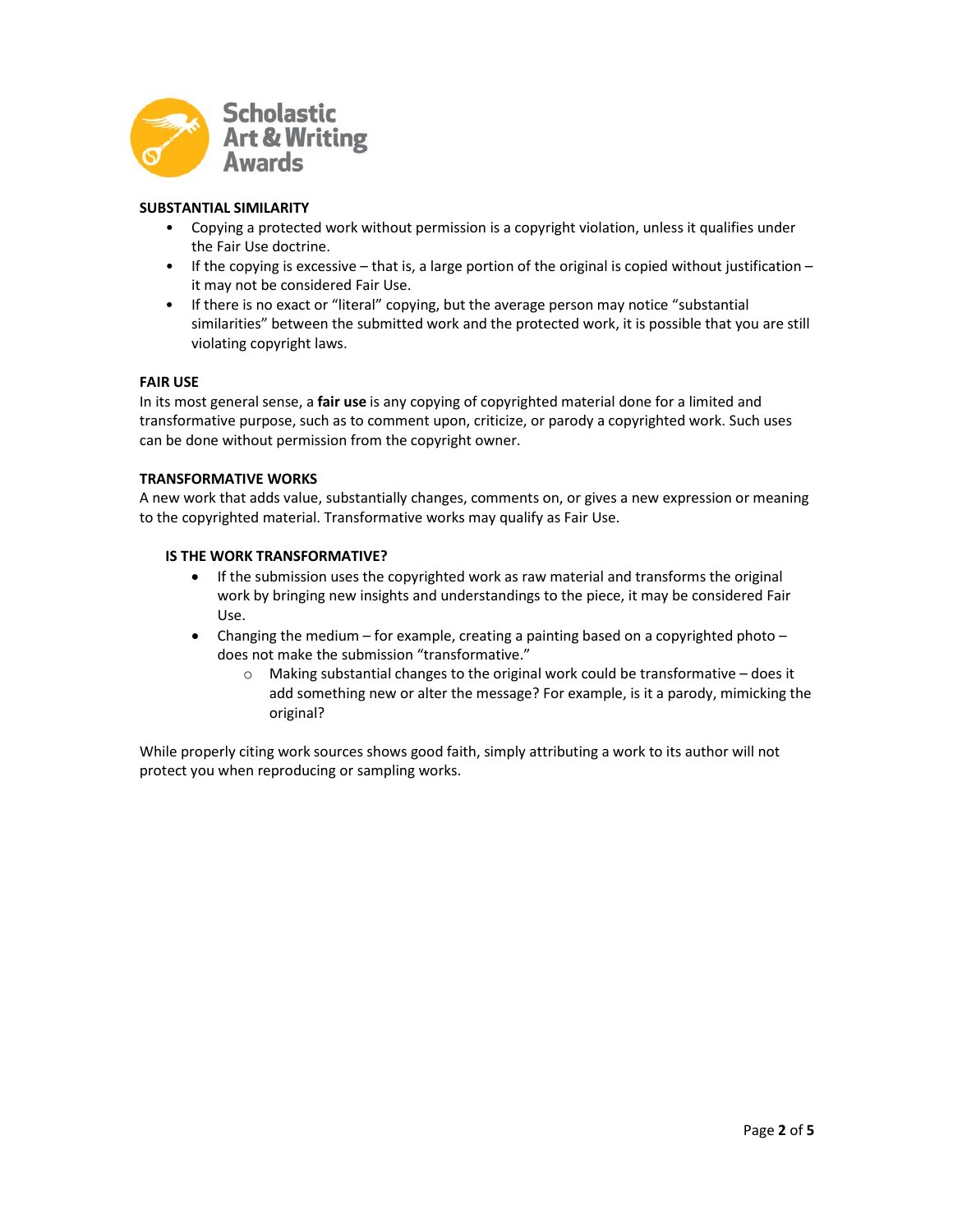

# **CONSEQUENCES OF A COPYRIGHT VIOLATION**

Before participating in the Awards, students sign a form stating that s/he will:

- o **Submit original content** that does not infringe someone else's work or idea.
- o **Cite the original piece** if the student's art or writing is based on, incorporates, or is derived from another source.

If the Alliance has reason to believe that a submission violates the participation terms, the student submission will be disqualified. In this event, the Alliance may refuse or revoke the grant of an Award, and take such other measures, including the recall or removal of the awarded work, as the Alliance deems appropriate. Bear in mind that this policy is in the interest of both the student and the Alliance, since the display or distribution of an infringing submission could result in financial liability for both the student and the Alliance.

# **TIPS: Preventing Plagiarism & Copyright Violations**

- Educators and students are responsible for educating themselves on plagiarism and copyright issues. This page is only a guide, and you are encouraged to consult additional sources to broaden your understanding.
- If you have any doubt about whether a submission violates the copyrights of another artist or writer, assume that it does and choose not to submit that work.
- If you would like to legally use all or part of a copyrighted work in your own original piece, you must get permission from the artist or writer first. You must also establish under Work Sources that you obtained permission to use the work when registering for the Scholastic Awards online.
	- $\circ$  A basic rule of thumb is that if you use another person's copyright protected work, you need permission, except if Fair Use applies or if it is in the Public Domain.
- Always cite all sources, whether the source is protected by copyright or not.
- No number of words or percentage of a work can be safely assumed to render a work different enough to avoid copyright infringement of the original work.
- Changing the medium of an original work can still be copyright infringement. For example, creating a painting based on an existing photograph would still violate the original photographer's copyrights unless the student received permission and/or if Fair Use applies.
- **EDUCATORS**: if a classroom assignment involves any copying of a protected work, even if it's just for the purpose of practicing and learning, please teach your students to write to the original artist to get permission to use the work if the work is to be copied, distributed or displayed for anything other than educational or classroom or purposes.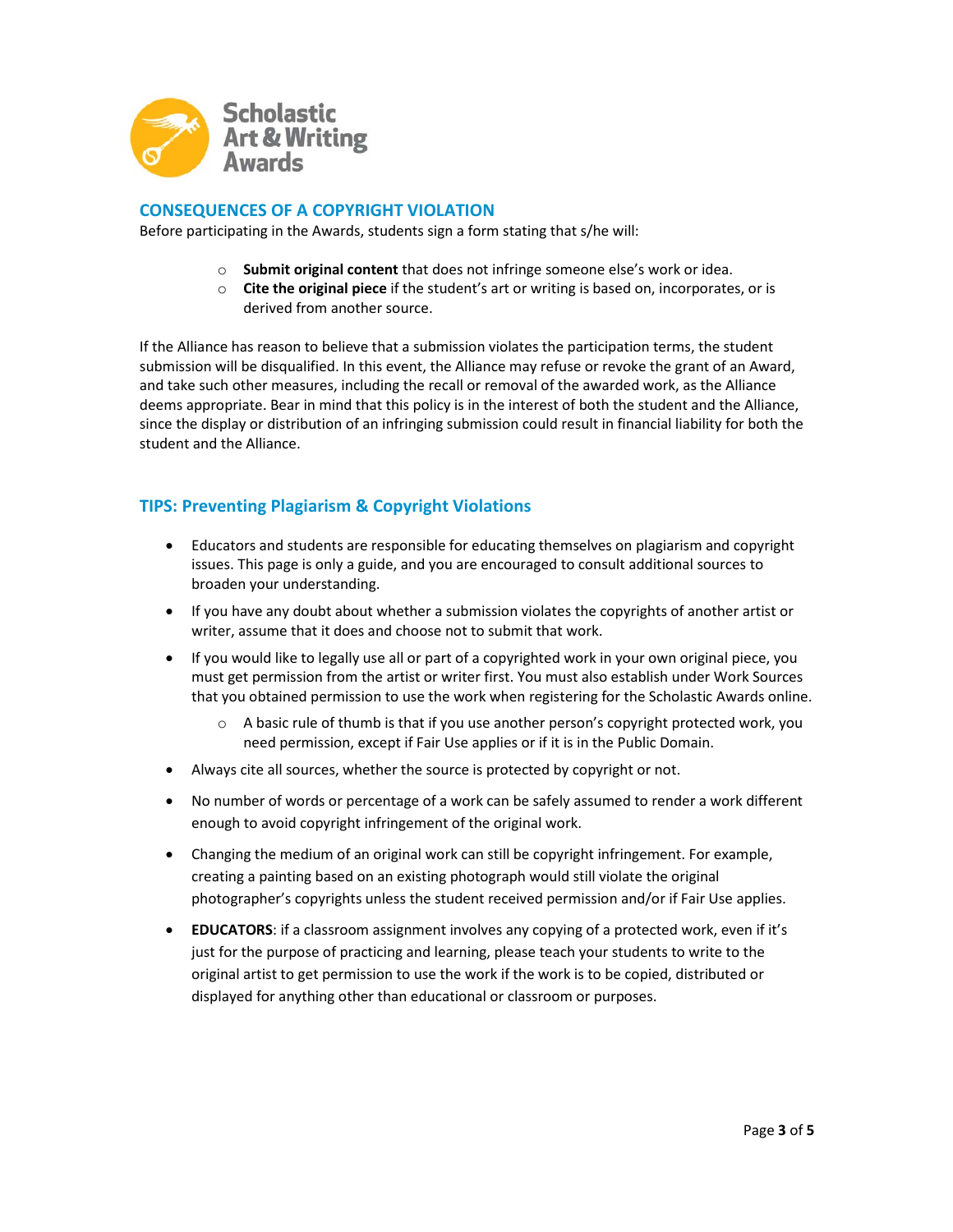

# **EXAMPLE OF COPYRIGHT INFRINGEMENT**

Drawings, paintings, and other works copied from published photographs, the internet or existing works should not be submitted and will be disqualified.



Lana Del Rey, Interview Magazine Lana Del Rey Fan Art

If you are using collaged images the work submitted must include substantial changes to the original work. Changing the medium or adjusting color does not transform the original source material.



**Stock image available for purchase Digital Artwork** 

Do not base characters and plots on already published comics, books, movies or published series.



Futurama, Comedy Central Futurama Fan Art

### **DO NOT SUBMIT THIS WORK**